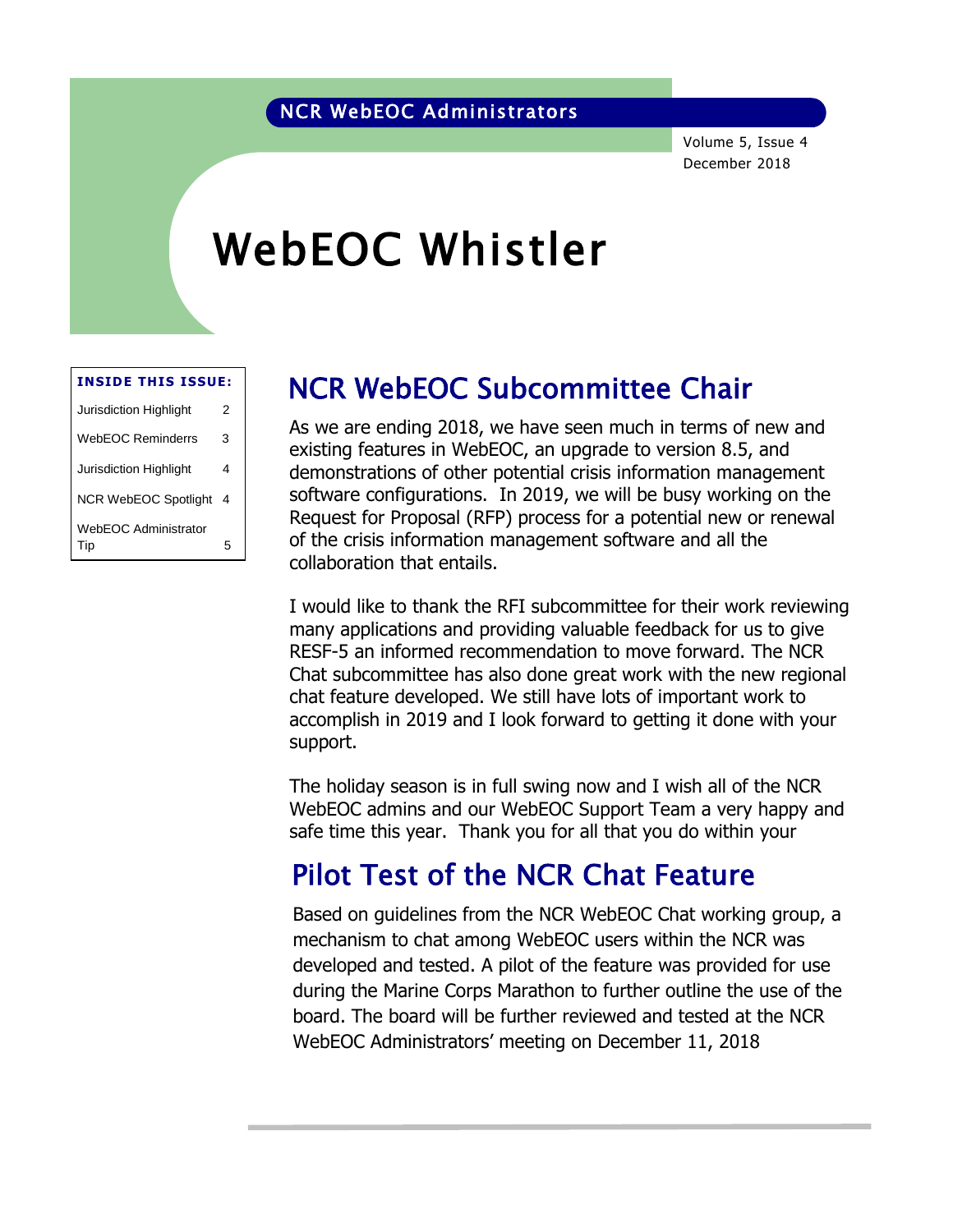# WebEOC Whistler Page 2 Page 2 WebEOC Whistler

#### NCR Watch Desk and WebEOC by Andy Worrell

The National Capital Region (NCR) Watch Desk, a component of the District of Columbia's Homeland and Security Emergency Management Agency's fusion center, provides 24/7, regionally-focused situational awareness to stakeholders and operation centers by monitoring for emerging incidents that have operational consequences or cross-jurisdictional impacts. The NCR Watch Desk team coordinates information dissemination strategies to ensure regional leaders and emergency operation centers have efficient and effective access to incident details through various systems.

One system the NCR Watch Desk team uses to achieve regional situational awareness is the WebEOC Regional Awareness Board (NCR Awareness). The NCR Awareness Board is used by NCR jurisdictions as a central repository for information related to incidents of significant regional interest. The NCR Watch Desk team updates this board to assist in building a common operating picture for regional stakeholders.



**[***Above: Latesha Jackson, NCR Watch Desk Analyst, updating the NCR Awareness*

The NCR WebEOC Support Team has assisted the NCR Watch Desk team by designing and developing WebEOC-based solutions that assist in achieving efficiency and effectiveness of information management strategies, dissemination and documentation processes, and inter-system synchronization. One example of a solution provided to our team is a WebEOC-based NCR Watch Desk Daily Log which replaced a Microsoft Word-based log. The new daily log provides access to watch information from any location with internet access, consolidates all alert notification details, and identifies monitoring and coordination activity over a 24 hour period. The team also uses the daily log to document and track corrective actions taken or other issues that arise during a watch period. Additional features of the new daily log include producing formal reports detailing daily activity and conducting research on historical data related to incident or event type occurrences and other relevant incident information.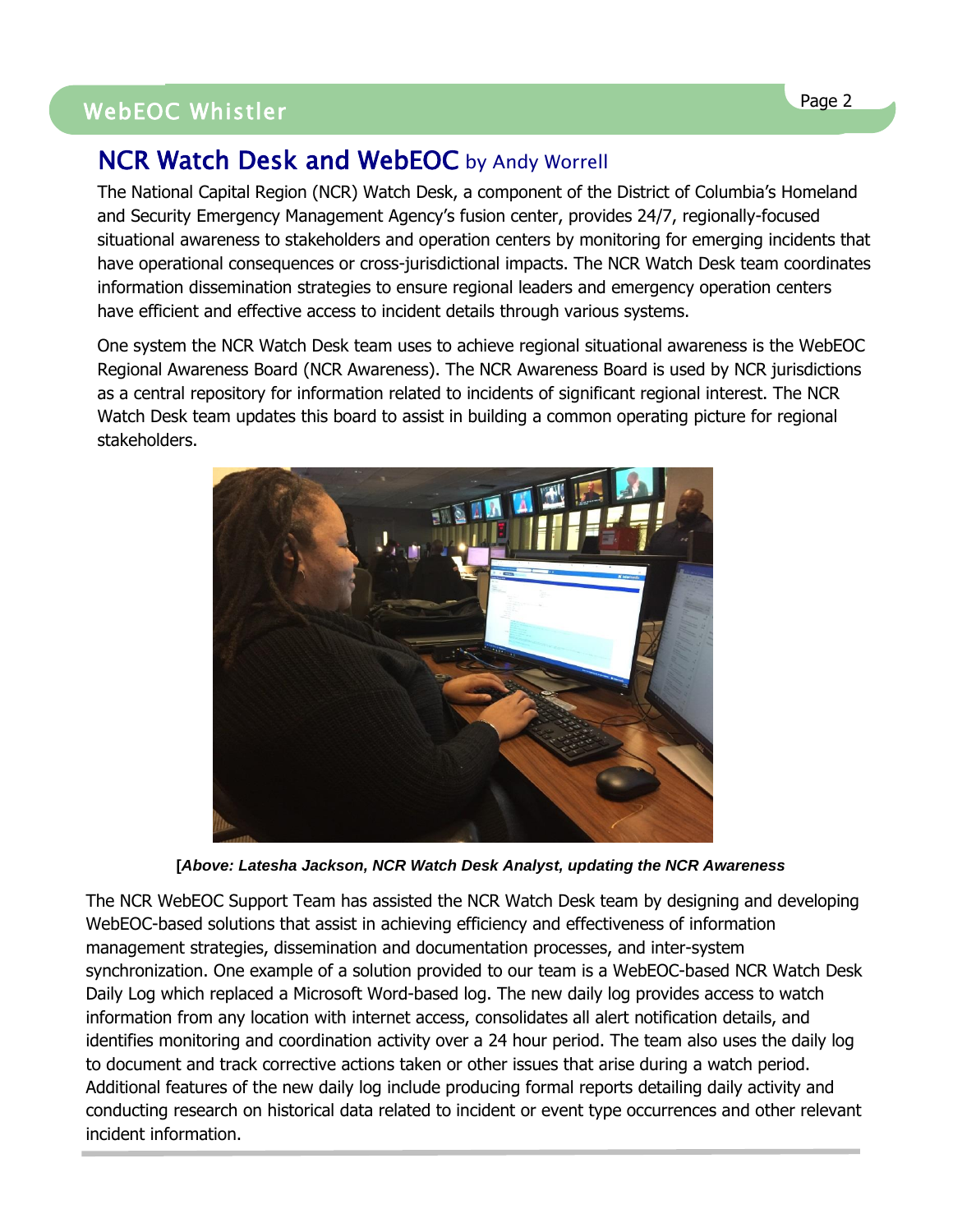#### WebEOC Reminders

- The **NCR WebEOC Drill** opened December 1<sup>st</sup> and should be completed by December 15<sup>th</sup>. Email [support@ncrwebeoc.com](mailto:support@ncrwebeoc.com) if you have any issues completing the drill.
- The next NCR WebEOC Subcommittee will be a face-to-face meeting on **Tuesday, December 11th** .
- Remember to share your local drills on the NCR Administrator board.
- If you find a board that has not been updated to the new look and feel adopted by the NCR, please submit an enhancement request on the BEN board to have it updated.
- WebEOC Maps may be embedded in board views if desired.
- If you are using a spreadsheet to maintain data, it can be setup in a board so it is accessible from within WebEOC.
- Not sure if something can be done in or with WebEOC, email [support@ncrwebeoc.com](mailto:support@ncrwebeoc.com) to find out.

#### Preparedness Quote

**"Spectacular achievement is always preceded by unspectacular prepration."** ―Robert H. Schuller

*If you have any content ideas or future information you would like to see included in this newsletter, please email support@ncrwebeoc.com*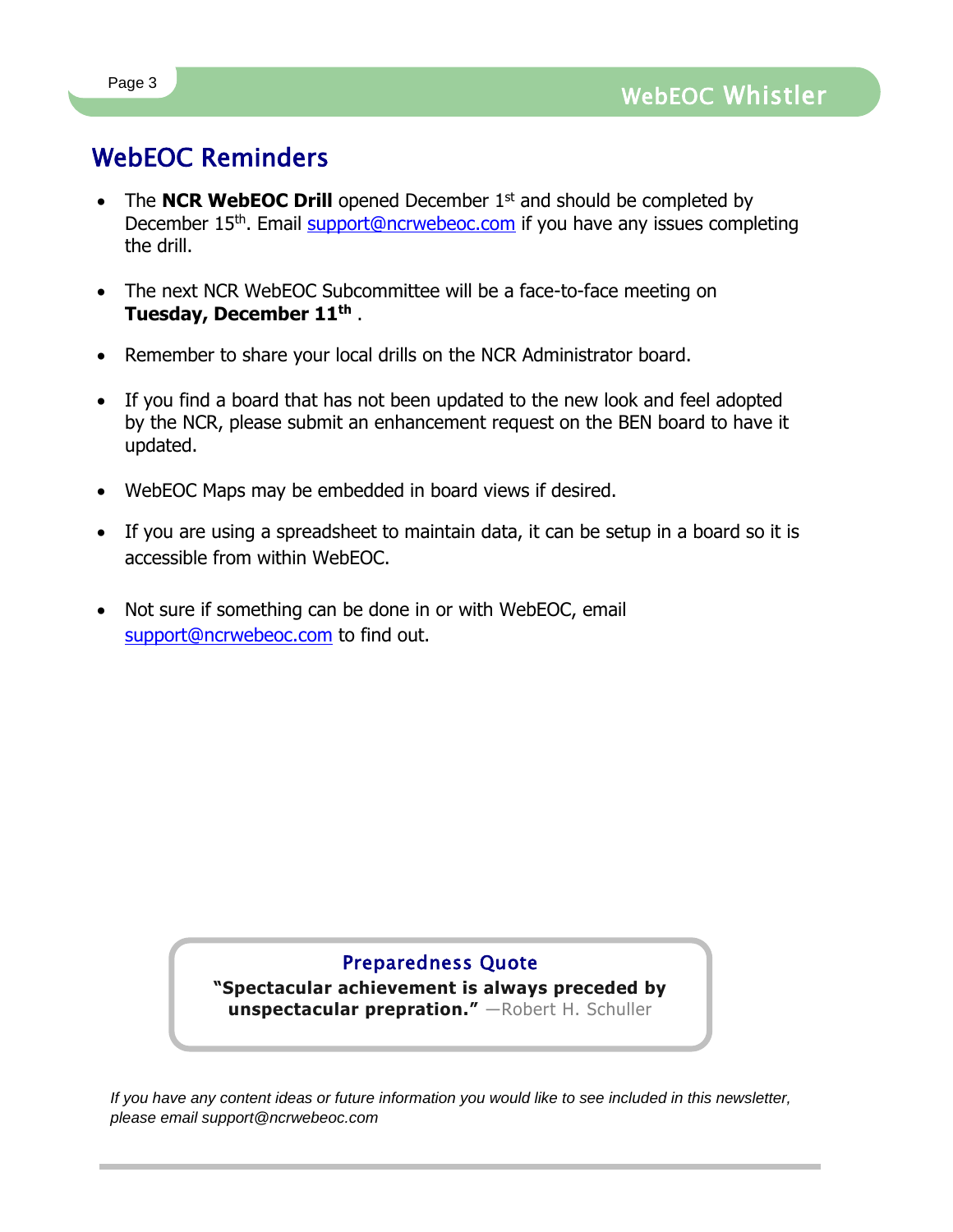# Page <sup>4</sup> WebEOC Whistler

#### Prince William County Update by Matt Schultz

As winter approaches, the staff of Prince William County's Office of Emergency Management are making sure that all personnel with a critical role during activation of the Emergency Operations Center (EOC) are proficient and comfortable in their roles. This includes familiarity with Emergency Management personnel, the EOC facility itself, WebEOC, and the various other systems and processes that our response partners may use.

As Prince William County continues to improve its Emergency Operations Center processes, systems and structure, one of the critical tasks is to ensure that EOC response partners are able to access and use the proper WebEOC credentials, and that they are familiar with the boards they will be using. Prince William County Emergency Management is engaging our EOC response partners on a regular basis, and will incorporate WebEOC into general EOC training beginning this December.

## NCR WebEOC Spotlight

**Matthew Schultz** was hired on with Prince William County, Va. Department of Fire & Rescue (PWC DFR) in 2008 as a firefighter/EMT. While in PWC DFR, he earned certification in Technical Rescue Operations as well as HAZMAT Technician. He still serves on the department's Peer Support Team, whose purpose is to assist firefighters dealing with personal and professional challenges.

In 2017, Matthew had the opportunity to move over to Emergency Management (EM) to expand his career. His main responsibilities are to manage EM's public outreach program, serve as Everbridge and WebEOC administrator, and manage & maintain the county's emergency operations center.

He holds an Associate's degree in Fire Science from Columbia Southern University, a Bachelor's degree in Organizational Communication from George Mason University, and is halfway through his Master of Science in Homeland Security Studies from East Carolina University.

They enjoy traveling up and down the East Coast visiting family in New England and



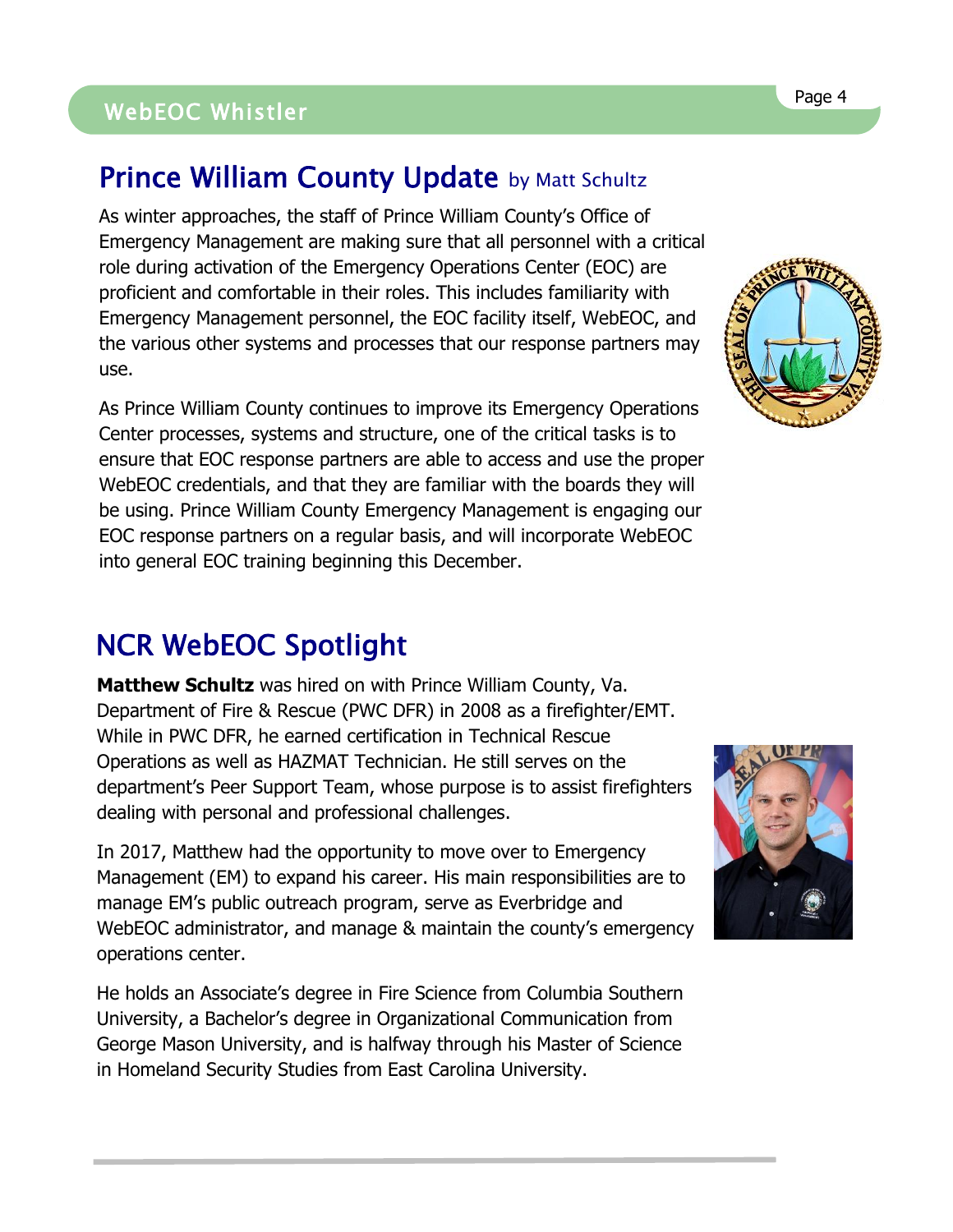

When submitting your **New Board** requests, here are some guidelines for completing the request. If you are unsure, please schedule a meeting with the Support Team to help develop the board requirements.



- 1) Use the Current Date/Time button to populate the Request Date
- 2) Suggest a descriptive name for the new board
- 3) If there are specific types of views needed for different user groups, specify it here. For example, Full Edit, Activation Edit, View Only, etc. If no special privileges for or views needed, enter "None". If you are uncertain, enter "Unknown".
- 4) If supplying an attachment, type "See Attachment" in the Description box. In either location provide the following as known:
	- a. **Incident Independent/Dependent**: If the records need to be available for any incident the board is incident independent; otherwise, records will only be available within the incident they were created within.
	- b. **Display Views**: List the types of views that you will need for the board. Below are some examples: (For each one list the fields in order how they should appear on the list view.)
		- i. View Only: A no edit capability view where the user cannot make any inputs or edits.
		- ii. Edit View: A view where the user has the opportunity to create and/or edit records
			- 1. Specify if there is a need to limit the user to edit only and not create records
			- 2. Specify if there are only sections of fields to be available for editing while others are not.